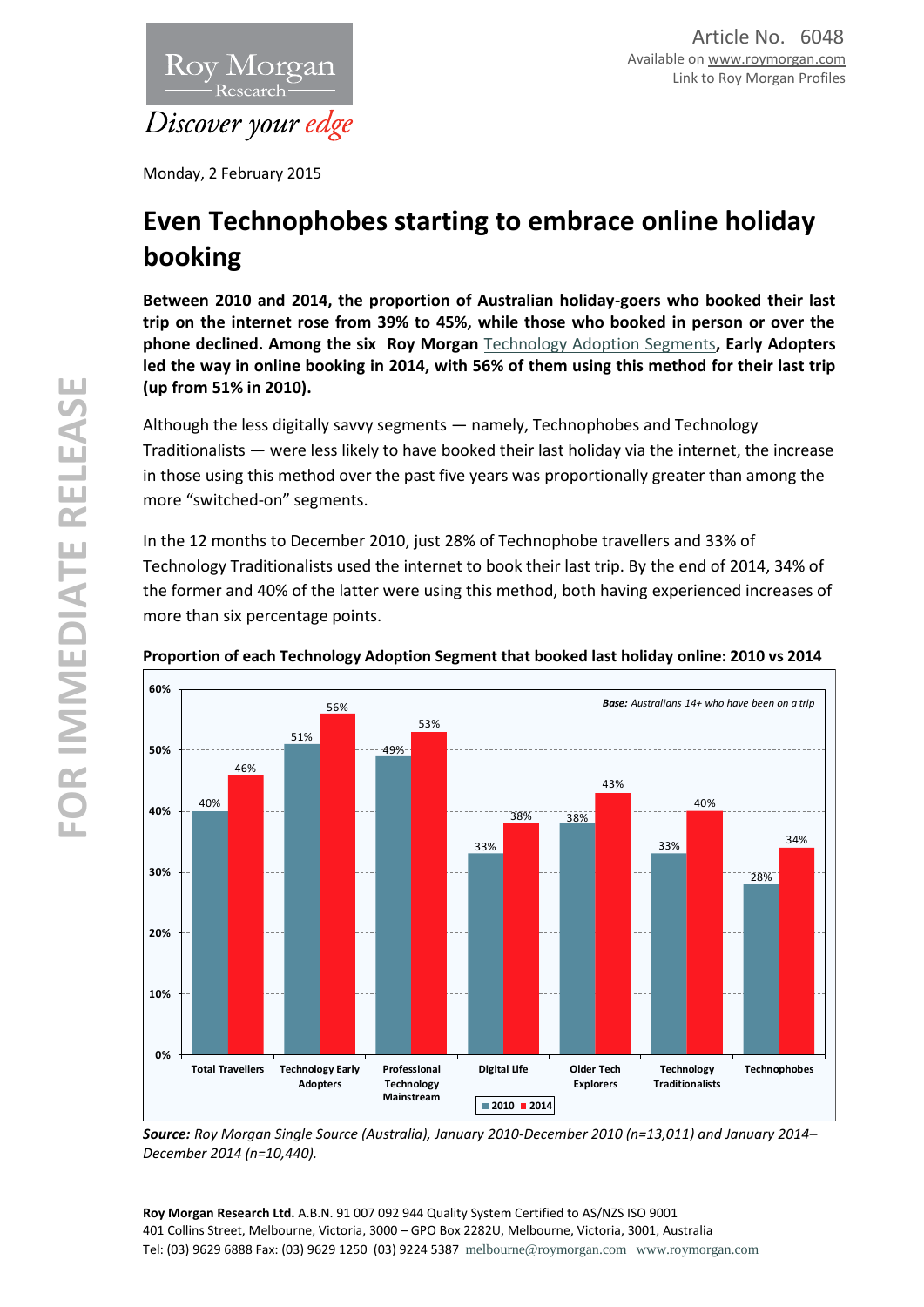For all Technology Adoption Segments, the internet is now well established as the most popular booking method, suggesting that even those travellers with an ambivalent relationship to digital technology have come to recognise its convenience in some areas of life.

### **Angela Smith, Group Account Director, Roy Morgan Research, says:**

*"The popularity of booking holidays online continues to grow, among holiday-goers of all technological persuasions. True to their name, Early Adopters took up this booking method before everyone else, followed closely by Professional Technology Mainstream and Older Technology Explorers.*

*"However, as the incidence of online booking among these segments stabilises, the less techy segments are starting to take it up with more enthusiasm, finally convinced of its ease and convenience.*

*"Meanwhile, bookings made over the phone and in person have decreased among all segments: the former more so than the latter. As we reported last year, travel agents remain popular with peopl[e booking overseas holidays.](http://www.roymorgan.com.au/findings/5760-overseas-travel-booking-methods-australia-june-2014-201408270515)*

*"From the proliferation of tourism websites to global roaming costs, the ongoing impact of digital technology on the way we research, book and experience travel is farreaching. An understanding of Roy Morgan's Technology Adoption Segments can help tourism operators adapt, survive and thrive in this competitive industry."*

## **For comments or more information about Roy Morgan Research's travel, tourism and Technology Adoption Segments data, please contact:**

#### **Vaishali Nagaratnam**

Online Store Manager Office: +61 (3) 9224 5309 **[Vaishali.Nagaratnam@roymorgan.com](mailto:Vaishali.Nagaratnam@roymorgan.com)**

#### **Related research findings**

View our [Technology Adoption Segments profiles,](http://www.roymorganonlinestore.com/Browse/Australia/Segmentations/Technology-Adoption-Segments.aspx) including the [Early Adopters profile](http://www.roymorganonlinestore.com/Browse/Australia/Segmentations/Technology-Adoption-Segments/Technology-Early-Adopters-Segment-Profile.aspx) and the [Technophobes](http://www.roymorganonlinestore.com/Browse/Australia/Segmentations/Technology-Adoption-Segments/Technophobes-Segment-Profile.aspx) profile. You will also find a range of [Travel Booking Channel Profiles](http://www.roymorganonlinestore.com/Browse/Australia/Travel-and-Tourism/Travel-Booking-Channels.aspx) in our Online Store, including the [Booked](http://www.roymorganonlinestore.com/Browse/Australia/Travel-and-Tourism/Travel-Booking-Channels/Booked-via-internet-Profile.aspx)  [Holiday via Internet Profile.](http://www.roymorganonlinestore.com/Browse/Australia/Travel-and-Tourism/Travel-Booking-Channels/Booked-via-internet-Profile.aspx) These ready-made profiles provide a broad understanding of the target audience, in terms of demographics, attitudes, activities and media usage in Australia.

#### **About Roy Morgan Research**

Roy Morgan Research is the largest independent Australian research company, with offices in each state of Australia, as well as in New Zealand, the United States and the United Kingdom. A full service research organisation specialising in omnibus and syndicated data, Roy Morgan Research has over 70 years' experience in collecting objective, independent information on consumers.

#### **Margin of Error**

The margin of error to be allowed for in any estimate depends mainly on the number of interviews on which it is based. Margin of error gives indications of the likely range within which estimates would be

**Roy Morgan Research Ltd.** A.B.N. 91 007 092 944 Quality System Certified to AS/NZS ISO 9001 401 Collins Street, Melbourne, Victoria, 3000 – GPO Box 2282U, Melbourne, Victoria, 3001, Australia Tel: (03) 9629 6888 Fax: (03) 9629 1250 (03) 9224 5387 [melbourne@roymorgan.com](mailto:melbourne@roymorgan.com) [www.roymorgan.com](http://www.roymorgan.com/)